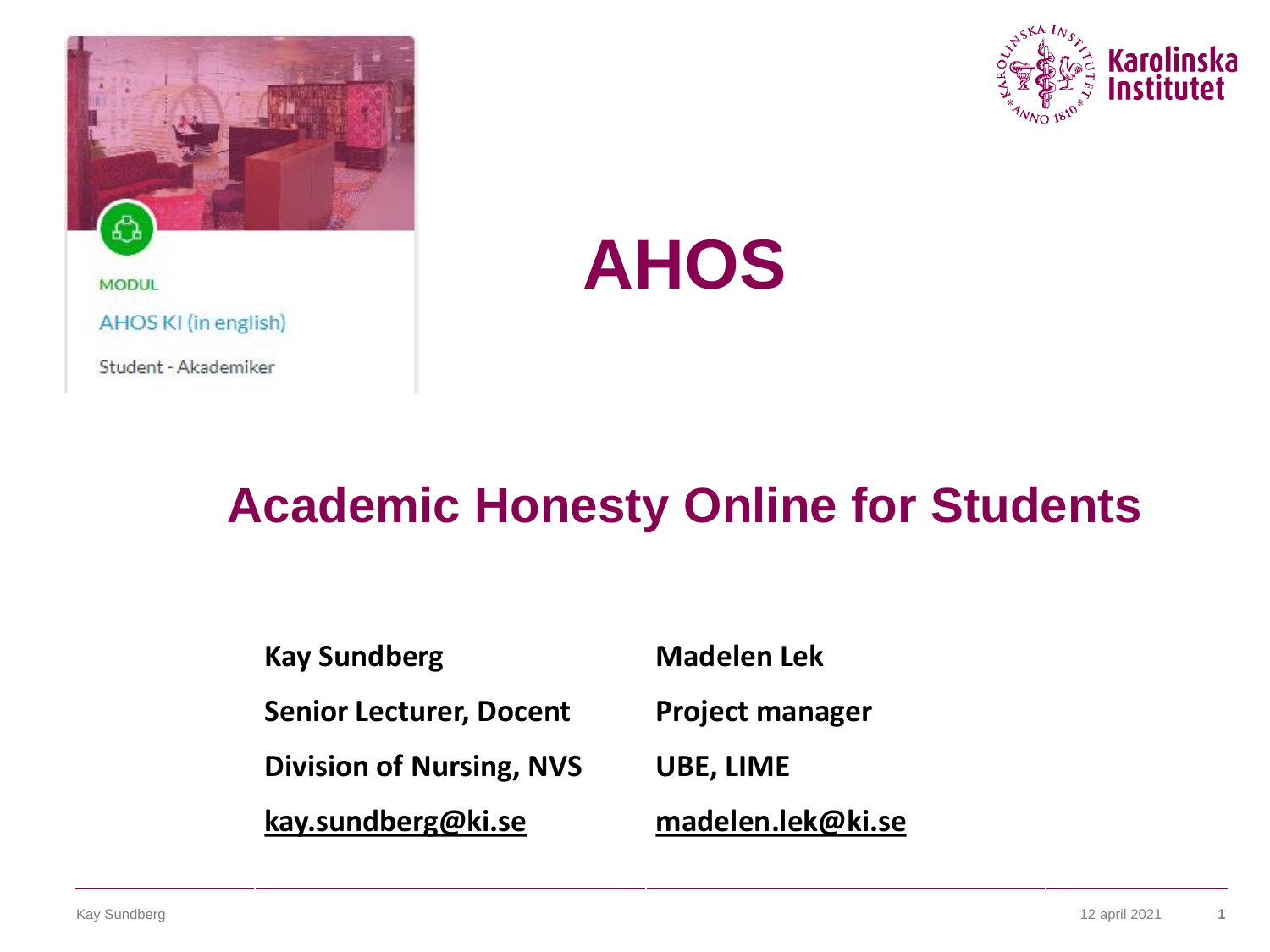## **AHOS – a pedagogical model**



#### DEVELOPED TO:

- To prevent academically dishonest actions
- To improve student's knowledge and accountability towards academic integrity
- **To address disciplinary matters (cheating and plagiarism),** how to write and cite and copy right

AHOS-theoretical framework



Biggs J, Tang. C. (2007)

 $\overline{2}$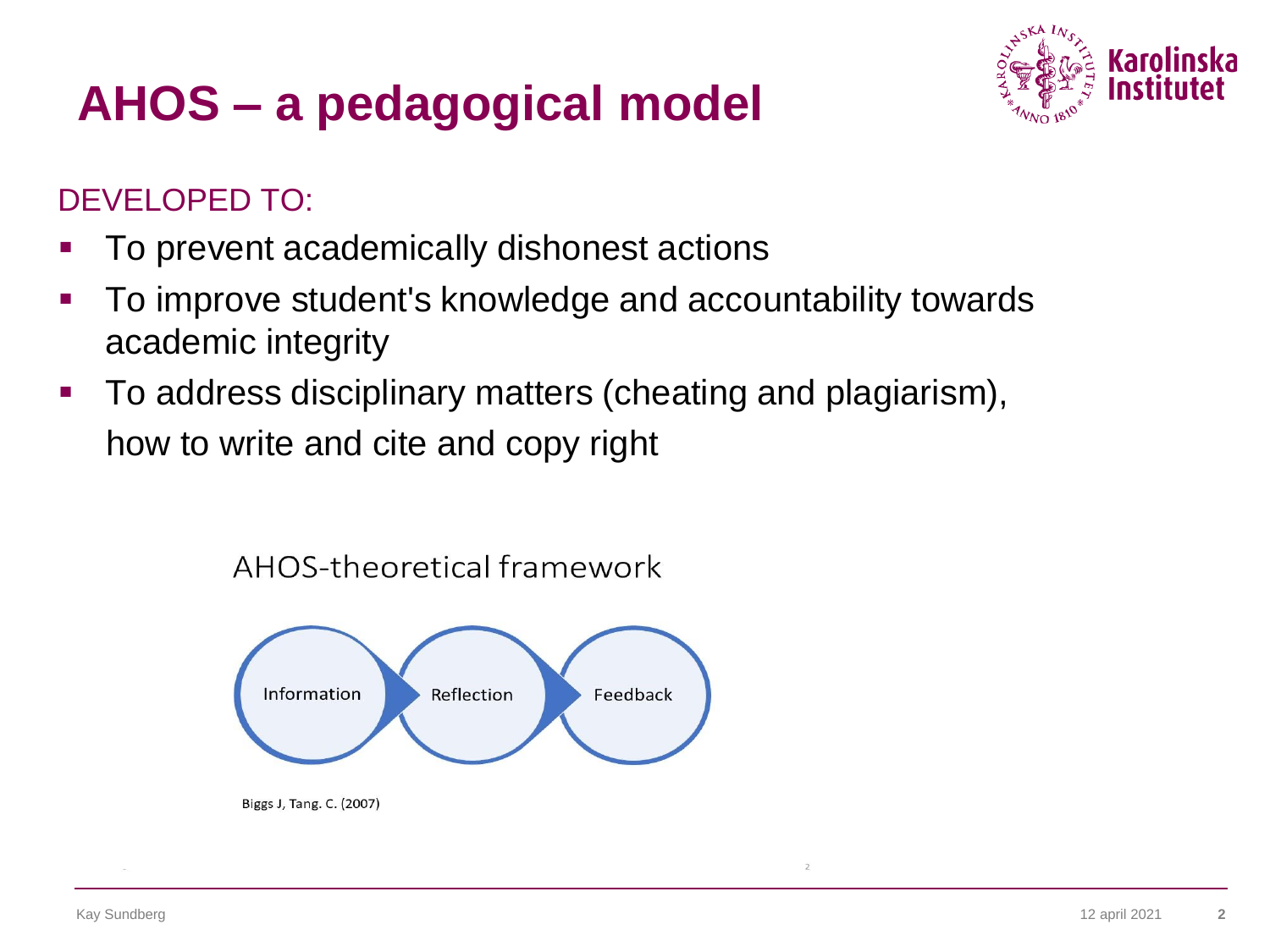

**AHOS** (Academic Honesty Online for Students) is a learning activity for students that is about information and feedback on what in the academy is considered as academic honesty. What the student learn here can be seen as a preventive work and the time spent on this activity will improve the scientific writing.

The four tutorials include:

- Important rules and guidelines that apply in the event of misleading/cheating in a study achievement and how this can be avoided.
- Testing the knowledge regarding this with direct feedback.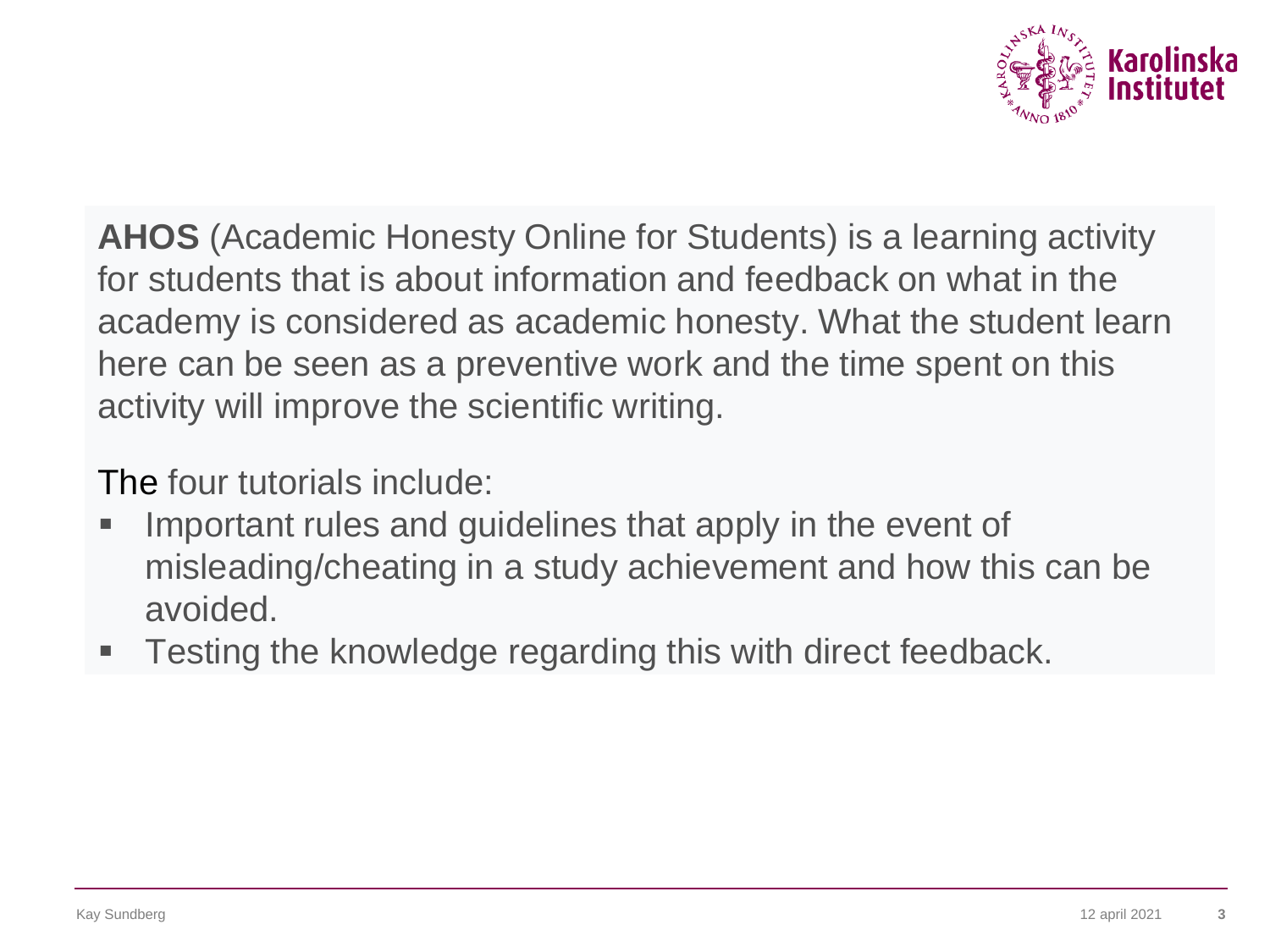### AHOS IS A Learning activity displayed online in Canvas: tutorials and quizzes



 $\mathbb{C}$ 囯 圖  $\mathbb{E}^{41}$  $\odot$  $\mathbb{Q}$  $\ddot{\bm{\epsilon}}$  $\odot$ 

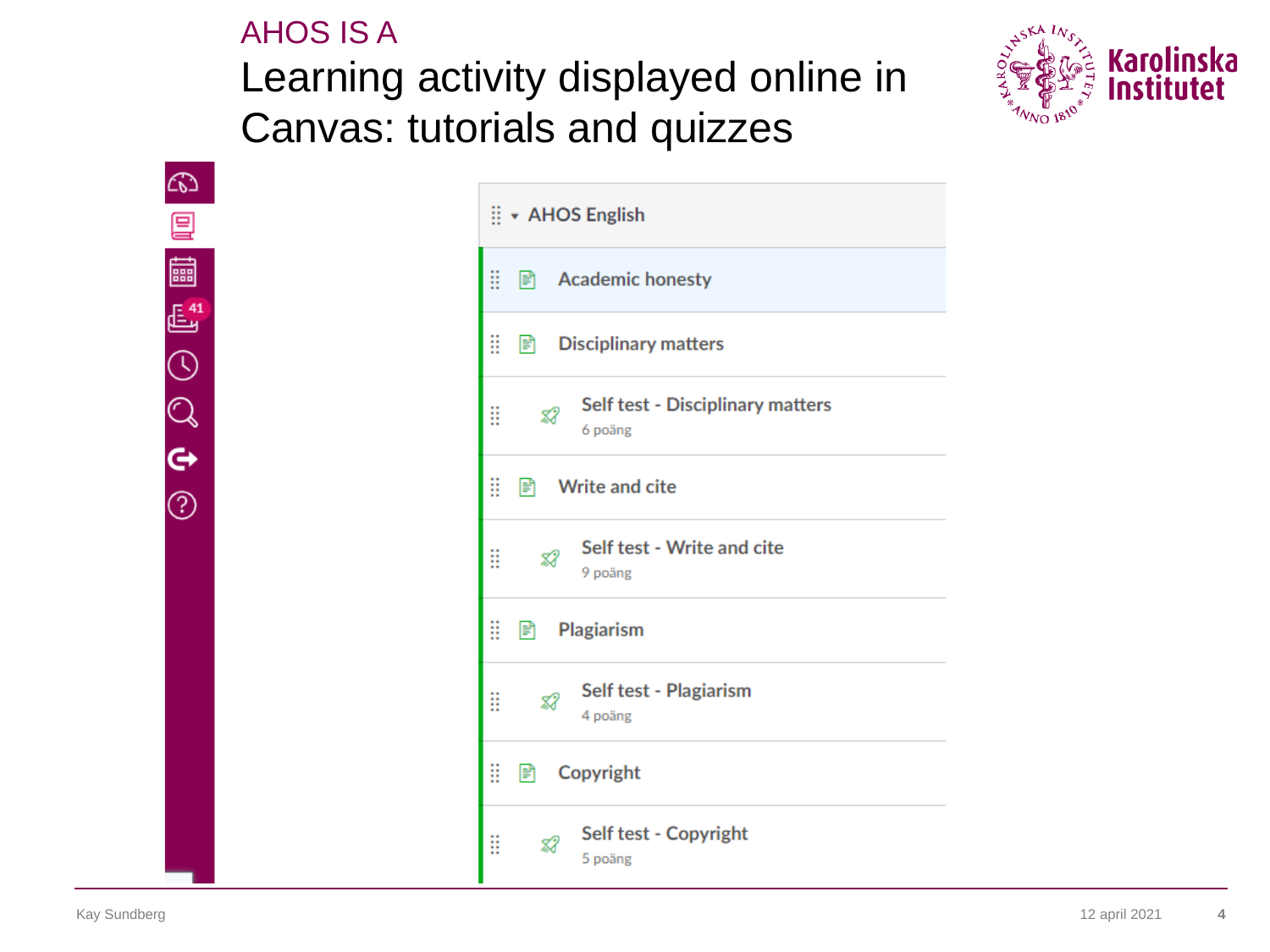

| Karolinska<br>Institutet | $AHOS > Sidor > Write$ and cite                                                                      |                                                                                                                                                                                                                                                                                                               |                                                                                                                                                                                                                                                                                                                                                 | Q<br>Search | 63 Studentens vy |  |
|--------------------------|------------------------------------------------------------------------------------------------------|---------------------------------------------------------------------------------------------------------------------------------------------------------------------------------------------------------------------------------------------------------------------------------------------------------------|-------------------------------------------------------------------------------------------------------------------------------------------------------------------------------------------------------------------------------------------------------------------------------------------------------------------------------------------------|-------------|------------------|--|
| $\bigcirc$<br>෬          | Startsida<br>Anslag                                                                                  | Ø                                                                                                                                                                                                                                                                                                             | Visa alla sidor                                                                                                                                                                                                                                                                                                                                 | Publicerad  | <b>Redigera</b>  |  |
| 冒<br>圖                   | Uppgifter<br><b>Diskussioner</b>                                                                     |                                                                                                                                                                                                                                                                                                               | Write and cite                                                                                                                                                                                                                                                                                                                                  |             |                  |  |
| $E^{42}$<br>$\odot$      | Omdömen<br>Personer                                                                                  | Studying in higher education involves writing academic texts. Texts should have a clear structure, be written in objective, concise and precise language and use<br>sources correctly throughout. This means citing the sources you have used in your own work and quoting and citing correctly in your text. |                                                                                                                                                                                                                                                                                                                                                 |             |                  |  |
| $\mathbb{Q}$             | What is a quotation?<br>Sidor                                                                        |                                                                                                                                                                                                                                                                                                               |                                                                                                                                                                                                                                                                                                                                                 |             |                  |  |
| $\mathfrak{S}$           | Filer<br>A quotation is the word-for-word reproduction of something written or said by someone else. |                                                                                                                                                                                                                                                                                                               |                                                                                                                                                                                                                                                                                                                                                 |             |                  |  |
| $\circledcirc$           | Kursöversikt                                                                                         | Ø                                                                                                                                                                                                                                                                                                             | Quotes are primarily used when you want to use someone else's original formulation or when you risk changing the meaning by paraphrasing.                                                                                                                                                                                                       |             |                  |  |
|                          | Lärandemål                                                                                           |                                                                                                                                                                                                                                                                                                               | Quotes can be differentiated from the rest of your text either as run-in quotes or block quotes. If your quote is only a few words or sentences in length, it is<br>appropriate to run the quote into your main text (a run-in quote) using quotation marks, for example:                                                                       |             |                  |  |
|                          | Matriser                                                                                             |                                                                                                                                                                                                                                                                                                               |                                                                                                                                                                                                                                                                                                                                                 |             |                  |  |
|                          | Quiz                                                                                                 |                                                                                                                                                                                                                                                                                                               | Something to consider when writing a degree project is that, with regard to ethical aspects, "it is appropriate to use citations and based on these demonstrate<br>what considerations and measures have been implemented" (Henricson, ed. 2012, Ch. 3, p. 89), something that raises the quality of one's own work.                            |             |                  |  |
|                          | Moduler                                                                                              |                                                                                                                                                                                                                                                                                                               |                                                                                                                                                                                                                                                                                                                                                 |             |                  |  |
|                          | Konferenser                                                                                          | Ø                                                                                                                                                                                                                                                                                                             | If the text you are quoting consists of several sentences, a block quote can be used instead. These are set off from the main text as a separate paragraph without<br>quotation marks. Instead, the quotation is marked by a left-hand (and right-hand if so desired) indentation and maybe in a smaller font and line spacing, for<br>example: |             |                  |  |
|                          | Samarbeten                                                                                           |                                                                                                                                                                                                                                                                                                               |                                                                                                                                                                                                                                                                                                                                                 |             |                  |  |
|                          | Chat                                                                                                 |                                                                                                                                                                                                                                                                                                               |                                                                                                                                                                                                                                                                                                                                                 |             |                  |  |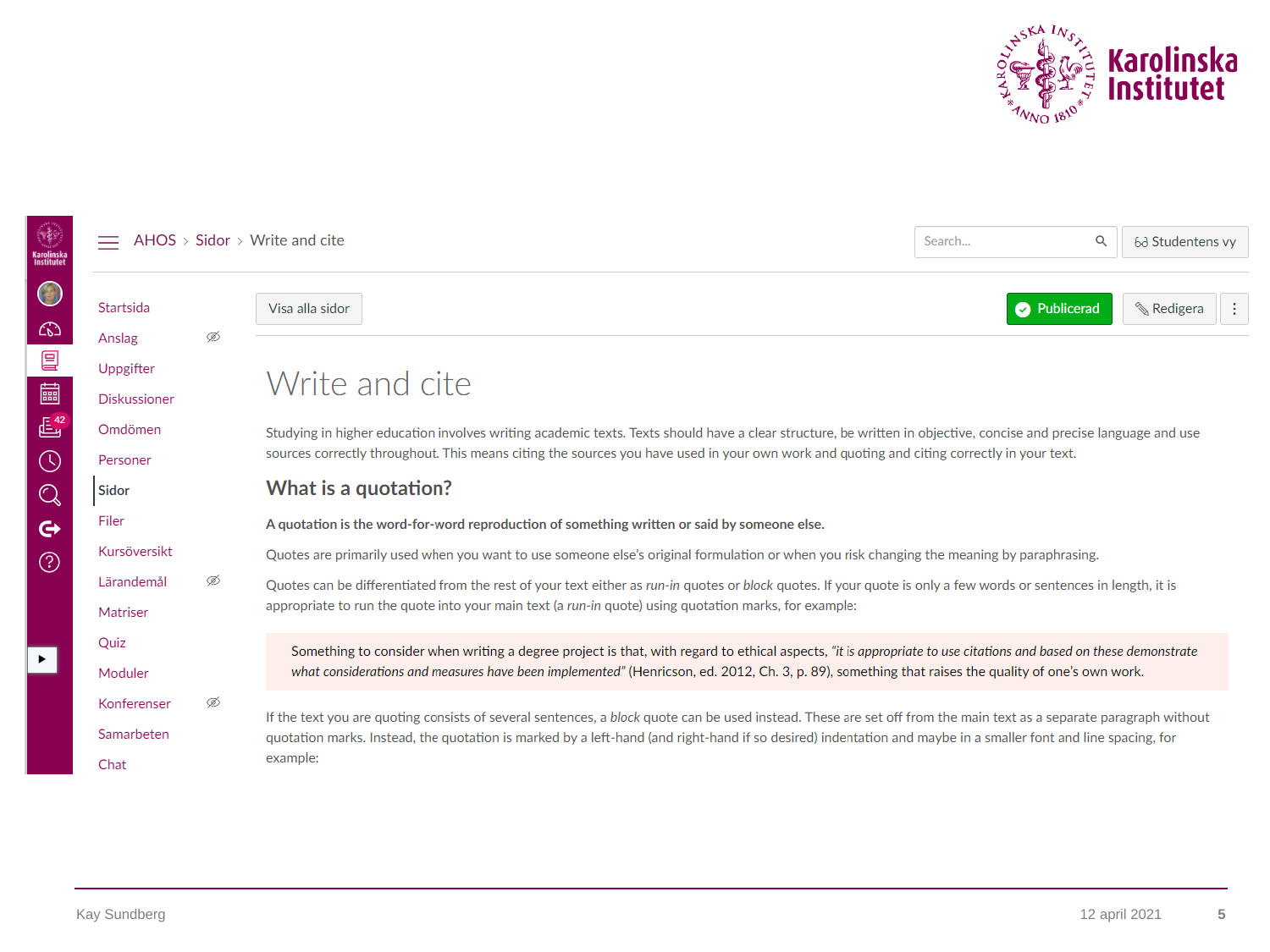

Click on the video below for more information about what to keep in mind when writing and citing.



#### Things to keep in mind!

- It is not sufficient to simply paraphrase relevant sources; if you are to demonstrate the credibility of your work, you also need to read them.
- Even if you have cited your sources and paraphrased the text or used quotation marks, it is important that your work is not based solely on other sources. You must also contribute your own comments and reflections.
- . You risk being guilty of plagiarism if you translate word for word from another language without noting that it is a translation.
- Even when you use common knowledge, you must formulate yourself independently and not copy other sources word for word.

You can learn more about writing and citing here (link to external page). e

You can learn more about using sources here (link to external page). e

Learn more about Academic Writing Support here (link to external page), e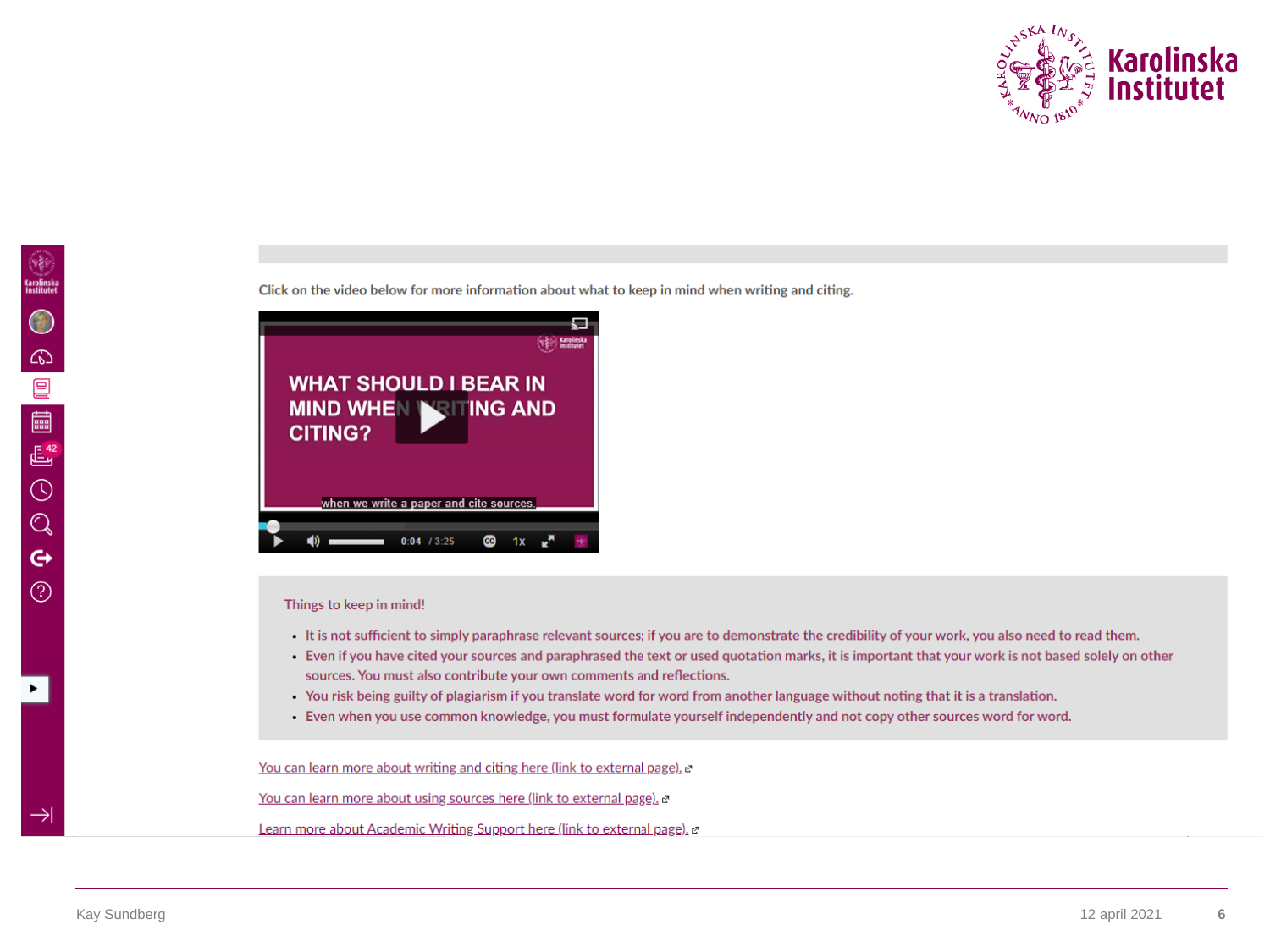

## **AHOS in the Division of Nursing**

- 2015 implemented as mandatory in the specialist nursing program
- Before 2015, 11 students reported yearly to the disciplinary board
- After implementation of AHOS 1-3 students reported yearly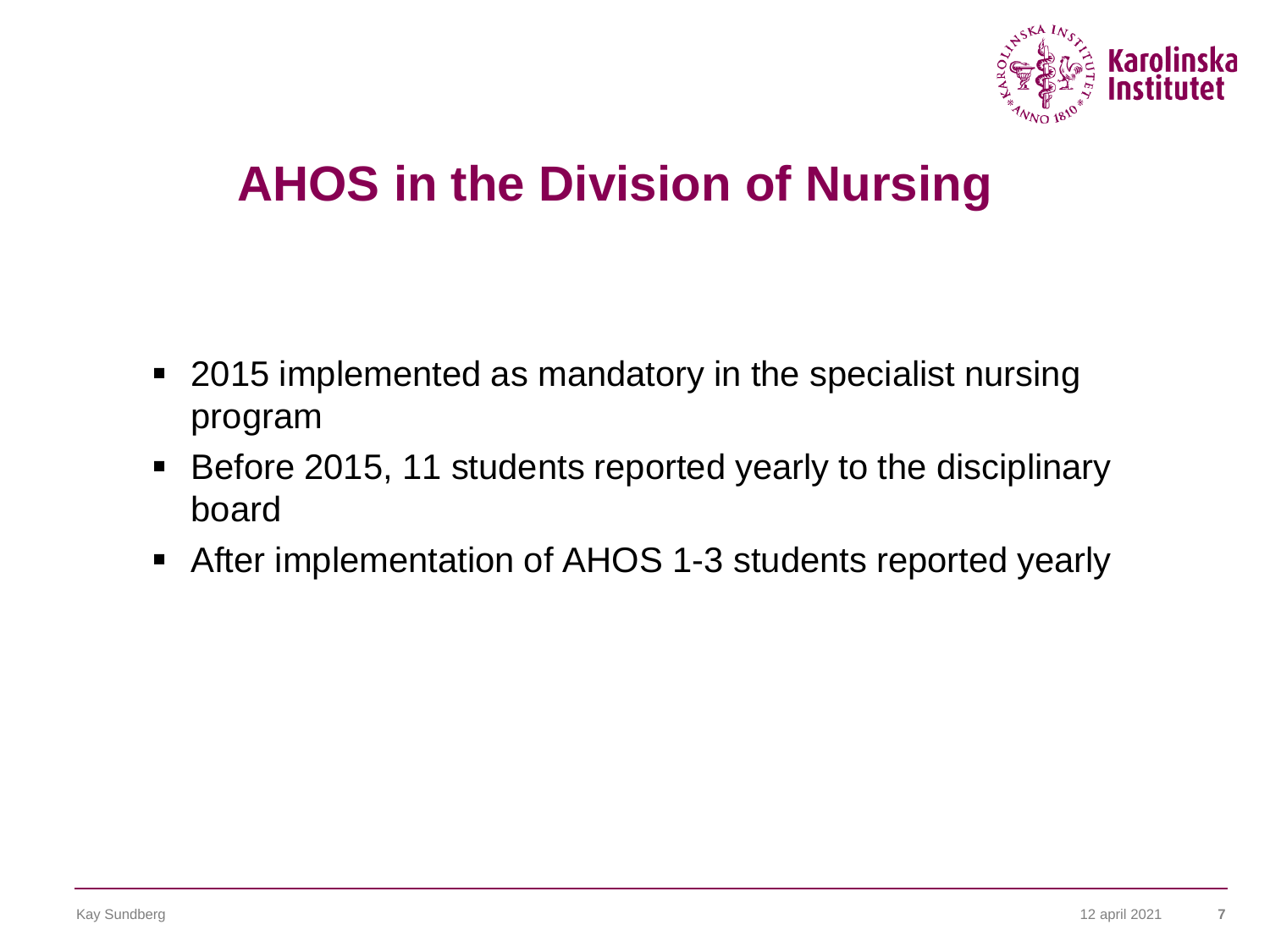

## **Evaluation of AHOS (spring 2016)**

N=109, response rate 50%

- 100% had knowledge about rules of disciplinary matters
- 83% had knowledge about writing and citing
- 94% had knowledge about quoting others work
- 51% had knowledge about rules of using photos and text from internet (before update 2020)
- 73% considered AHOS a support for academic writing